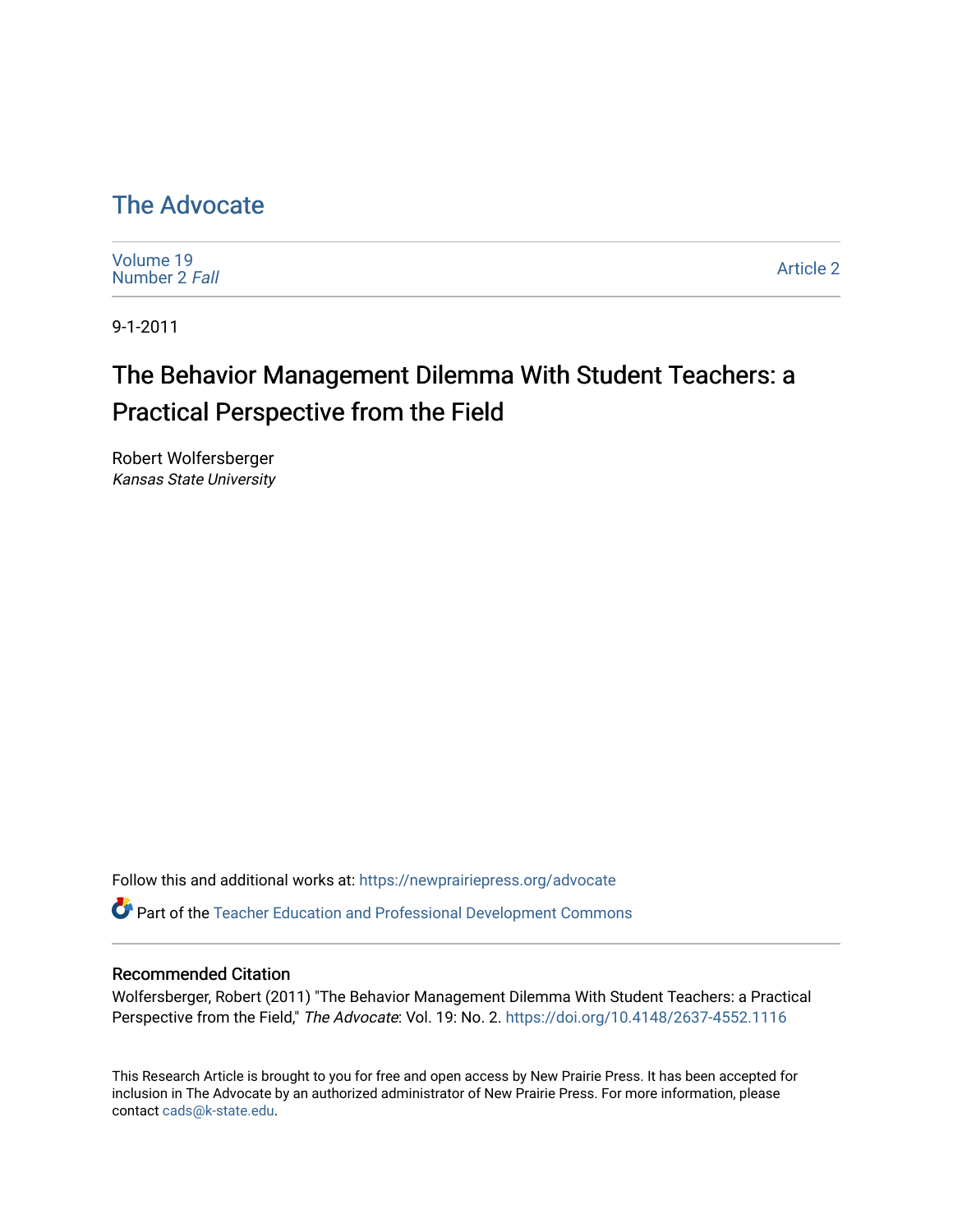# The Behavior Management Dilemma With Student Teachers: a Practical Perspective from the Field

#### Abstract

A significant contributor to student misbehavior is unskilled teacher behaviors. This article identifies some of these counterproductive teaching behaviors that unintentionally create a learning environment vulnerable to student misbehavior. Student teachers are in the process of developing their skills and if they are not equipped with a functional behavior management plan and the accompanying application skills, their students may become victims of inappropriate consequences. Skill in managing student behavior is an essential teacher tool. The author recommends a practical approach to behavior management for student teachers that gives proper focus and emphasis to this important and sensitive subject.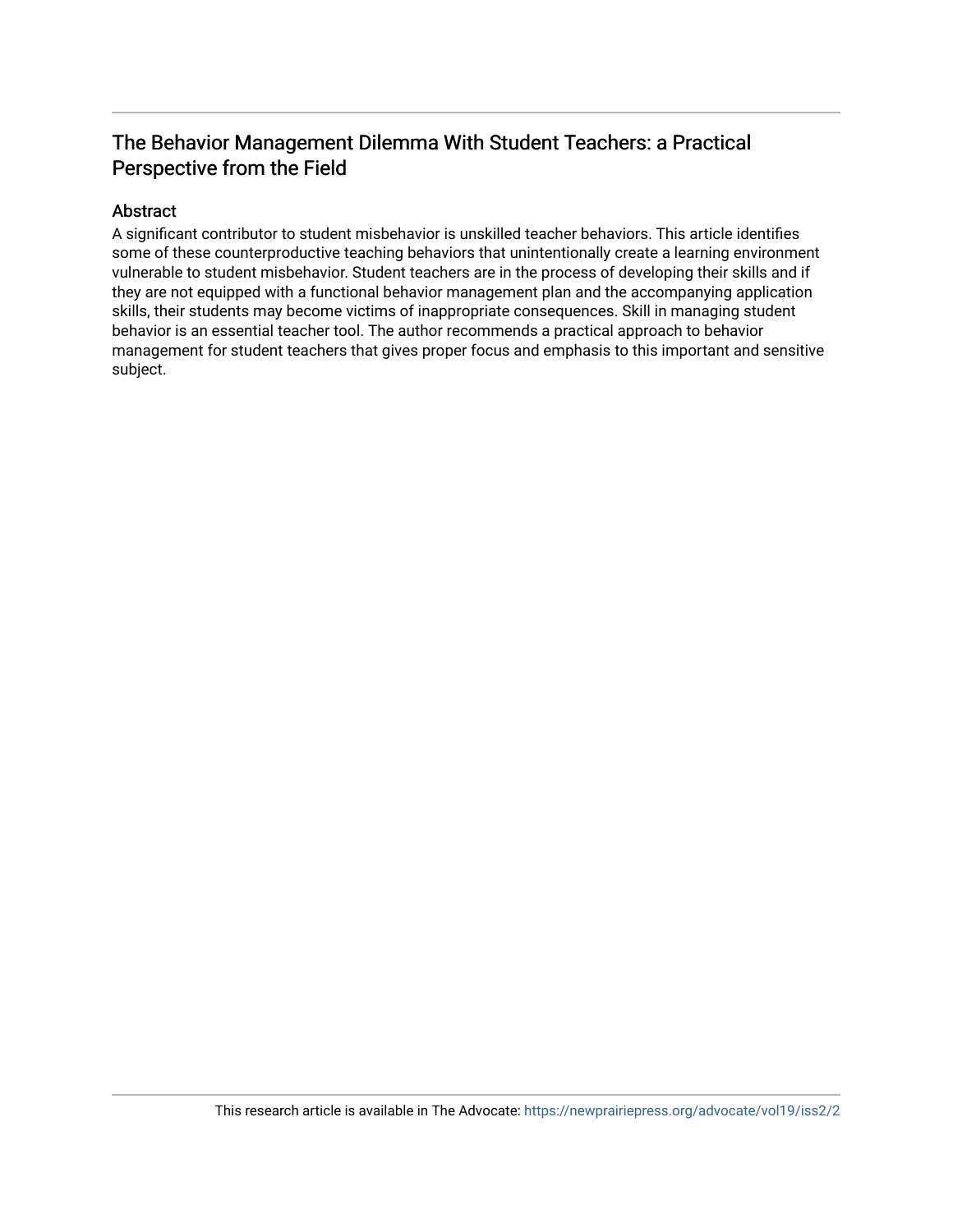## The Behavior Management Dilemma With Student Teachers A Practical Perspective from the Field

## Robert Wolfersberger, Ed.D. **Kansas State University**

#### **Abstract**

A significant contributor to student misbehavior is unskilled teacher behaviors. This article identifies some of these counterproductive teaching behaviors that unintentionally create a learning environment vulnerable to student misbehavior. Student teachers are in the process of developing their skills and if they are not equipped with a functional behavior management plan and the accompanying application skills, their students may become victims of inappropriate consequences. Skill in managing student behavior is an essential teacher tool. The author recommends a practical approach to behavior management for student teachers that gives proper focus and emphasis to this important and sensitive subject.

Should punishment be administered to misbehaving students when student "monkey business" is the teacher's fault? A common criticism of student teachers is their lack of skills in the area of behavior management. But, should a supervisor pressure a student teacher into applying consequences for student misconduct when the real problem lies in unskilled teaching behaviors? Amateur lesson plans combined with an unpolished delivery establish an environment ripe for student misconduct. Lessons presented in an insecure manner that drag along at a slow pace and require little from students are fuel for student misconduct. Before blaming their students, student teachers should check to see if the following list of questionable teacher behaviors gives the teacher ownership of the problem behavior.

#### Student teacher behaviors that "invite" student misbehavior:

- Teacher presentations that lack vitality (i.e., not motivating, boring).
- Lack of attention signals or careless use of attention signals (i.e., a "false attention" alarm." This occurs when the teacher's request for attention is not followed immediately with meaningful instruction).
- Confusing directions for an activity (e.g., directions not concise, poor choice of wording, elements left out and added later, no visual list of directions posted for students' reference).
- Unchallenging learning tasks (e.g., low-level worksheets, limited new "key  $\bullet$ vocabulary," lack of high-level writing tasks, no differentiation of tasks for gifted or at-risk students, little opportunity for student creativity).
- Long pauses while the teacher is focused on board writing, deciding what to do next, assisting one student, handing out papers, etc.
- Teacher's lack of awareness of all students all of the time (i.e., the inability to monitor all students while multi-tasking which includes delivering instruction.

checking for understanding, managing materials, operating technology, evaluating student work, assisting individual students, adapting lesson plans, and monitoring all students' behavior).

participation is extremely limited).

On one occasion I was observing a student teacher where the collective class behavior was disruptive to the point of negating any significant learning. Afterward I asked the student teacher to describe his behavior management plan. He responded, "I just hoped they would like me enough to do what I asked." His answer was naïve and explained the trouble he was having. Student teachers who neglect planning for behavior management may resort to some of the following irrational practices.

#### Ineffective student teacher behavior management practices:

- Consequences must follow if behavior does not change.).
- 
- 
- class often but never castigate the whole class.).
- previously established with good students.).
- "Come on guys . . ." (Futile attempt at gaining sympathy.).
- the lesson start time?).

Student teachers are often told, "You cannot teach students until you have their attention." It is my premise that "You cannot get students' attention until you are really prepared to teach." By far, the most significant factor in managing student behavior is planning and delivering an engaging, fast-paced lesson. Without doubt, student behavior must constantly be monitored and addressed, but lessons that devote inordinate time to behavior demands (e.g. quiet, no talking, voices off, raise your hand before speaking) set a negative "doom and gloom" tone in the classroom and consequently divert lesson focus away from mastery of content. The unintended outcome or "collateral learning" that results from a negative learning environment is students concluding that school is not fun (a tragedy, because learning should be fun, but that topic is for another article). For some unsuccessful student teachers, this negative focus on behavior starts a downward spiral that they cannot halt.

While a student teacher is mastering lesson planning and delivery skills, the following tips will help prevent their students from becoming "victims" of the aspiring teacher's growing pains.

Limited use of universal student response strategies (e.g., excessive use of the "raise-your-hand/teacher-calls-on-one-student" policy where total student

• Warning, warning, warning, threat, blowup! (One warning is appropriate.

Ignore, ignore, ignore, etc. (One "ignore" may be okay but not two.).

• Idle threat, idle threat, idle threat, etc. (A threat of dire consequences is selfdestructive. It does not improve behavior or enhance learning. Students quickly realize nothing is likely to happen and are unmotivated to change their behavior.). • "This is the worst class . . . ." (Futile attempt at embarrassing the mischief-makers while casting the good students in with the bad. A teacher should praise the whole

• "Due to Ben's poor behavior, the whole class will have to miss five minutes of recess." (Punishing the innocent with the guilty negates any positive rapport

"I'm going to wait until . . ." (Did you really want to put the culprits in charge of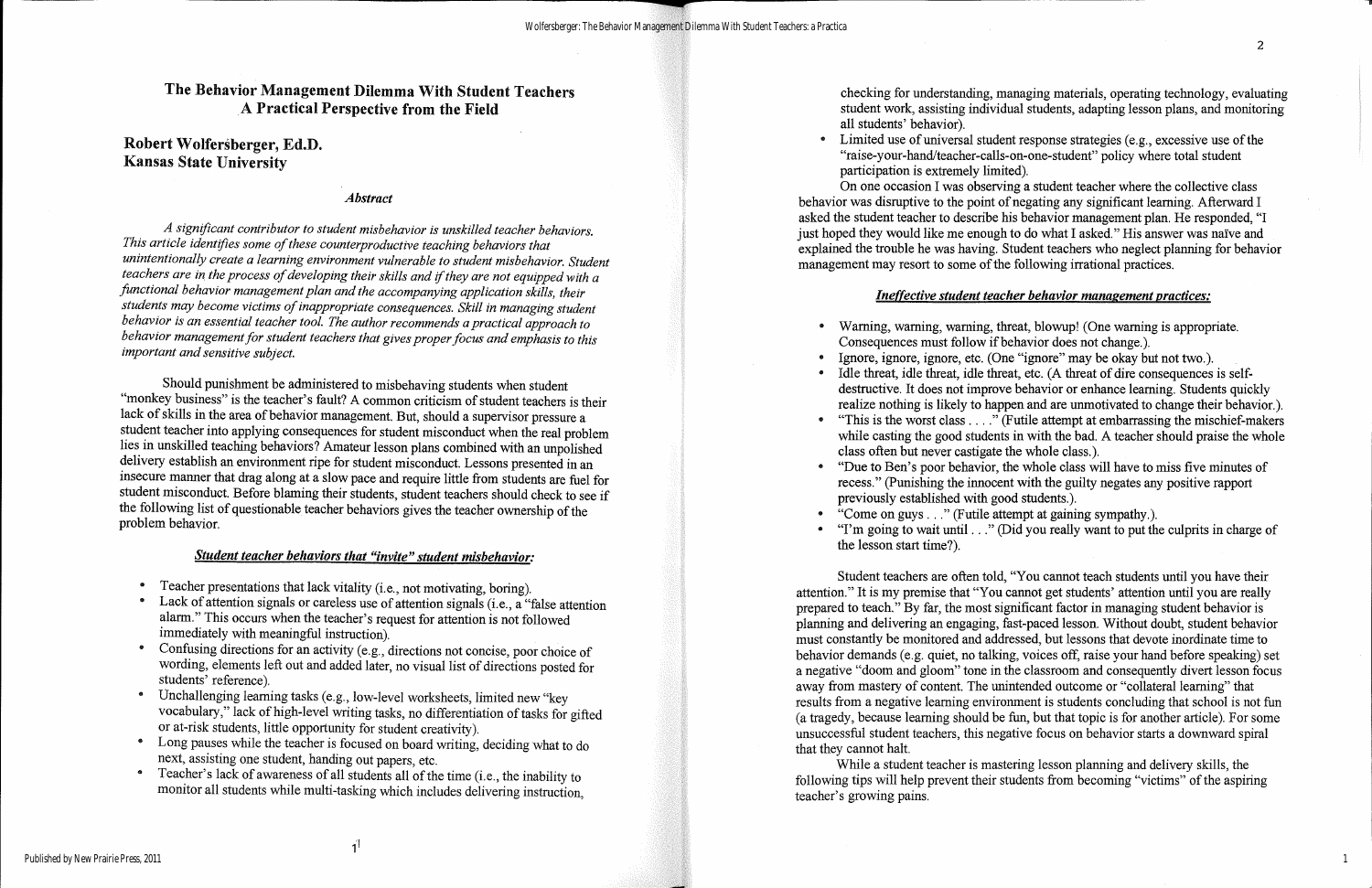(a) Skilled delivery of lesson content takes priority over demands for perfect behavior. Most of what a teacher says during a lesson (95%) should be related to subject content. A minimal amount of time (5%) should include carefully worded behavior expectations. Keep the focus on subject content.

(b) Effective behavior management plans include both a clear statement of desired behavior and a corresponding list of consequences for infractions. Behavior guidelines should be carefully composed as an integral part of lesson plans and relayed to students in oral and/or written forms. For students who do not comply, a brief reminder or warning is appropriate; however, the lesson focus should not shift away from content.

(c) Student teachers need to develop and master a repertoire of 15 to 20 behavior *management responses*. From this list of progressively mild to severe responses, they can judiciously apply the intervention that is least obtrusive to the lesson. Student teachers should practice perfecting skill in administering "mild" and "moderate" consequences (see following list). Most inappropriate student behavior can be corrected using mild interventions (e.g., eye contact ["the look"], proximity, hand signal, gentle shoulder touch, integration of the offending student's name into the flow of instruction, direct verbal warning). These mild interventions can be used without interrupting the flow of instruction and should be the main behavior management tools used by student teachers.

#### (d) Moderate consequences must be applied to repeat violators; however, the

consequence does not need to "fit" or equal the "crime." The consequence can, and in most cases should, be less severe than the student offense. Students nearly always accept consequences that they deem fair but balk at consequences that seem punitive, thus exacerbating the problem. In most cases, a minor consequence is all that is needed to extinguish undesirable behavior. Other students in the class observe that the teacher appropriately addresses misbehavior. These normally cooperative students are then less likely to join a recalcitrant group and actually appreciate the sense of order and security established by the teacher. Some moderate consequences require that materials be prepared beforehand and are readily available so that they can be administered with little to no disruption to instruction (e.g., student roster with a grid for recording date and nature of misbehaviors, list of room rules and lined form for copying a rule, form for offending student to write about misbehavior or write an apology). (Note: I do not agree with the theory that having a student write as a consequence for misbehavior will discourage them from writing in general. Such faulty logic could be extended to claim that "talking" to a student about misbehavior would stunt their oral growth. Actually, writing an apology is a valid purpose for writing that should be taught to all students. However, mindless repetitive writing of a rule an excessive number of times only teaches the student to dislike the teacher.)

(e) Use of severe consequences should be rarely used and only in consultation with the *cooperating teacher.* Severe consequences might include keeping a student in at lunch or after school, sending a student to in-house suspension, calling parents, or referring a student to a school administrator or counselor. (Note: I am not in favor of student

teachers calling parents as a standard practice to manage student behavior since, as stated previously, most misbehavior can be attributed to the student teacher's inexperience.) (f) Giving a misbehaving student a choice of consequences is a key strategy in *managing his or her behavior.* The teacher says, "Do this, or this will happen." Then the student chooses. If the student chooses not to correct their misbehavior or accept the given consequence, then the student is given the choice between the previous assigned consequence and one more severe. The teacher should sincerely encourage the student to make the right choice and then apply the consequence in a calm, non-emotional manner. Students will not generally "choose" to go too far in the wrong direction. However in rare cases of absolute defiance, the student teacher should consult with the cooperating teacher before applying any severe consequences.  $(g)$  Allow a student who has accepted a consequence a reasonable amount of venting *in order to save face.* Once a student has accepted a consequence, the teacher may wisely decide to ignore subdued grumbling (e.g., "I hate this class!" "Stupid teacher!"). Of course an overt outburst of profanity would not be tolerated, but minor grousing is best ignored. Once the student has completed the consequence, a pleasant "thank you" from the teacher signals a fresh new start. Avoid ending with an irritating comment (i.e., "I hope you've learned your lesson," or "I hope we won't have anymore trouble out of you."). A teacher's expectations for student behavior tend to be self-fulfilling; thus, concluding on a positive note is crucial. (h) The teacher is the "chief executive" of the classroom and may "pardon" whom they please. Every teacher at some point will have a student whose poor behavior charted on a bell curve would be considered an "outlier." Normal application of the rules automatically condemns such a student to failure. A wise teacher will recognize and reward every step such a child makes in the right direction rather than bury him in hardnosed rules and consequences. Isolated cases of misbehavior by normally compliant students also require prudent teacher judgments that may not adhere to standard policy. Teacher judgments should be guided by sound reasoning (i.e., what is best for the child?).

### Three tiers of consequences for misbehavior.

#### Mild:

- extinguish misbehavior.
- Teacher proximity to the student
- $\bullet$
- $\bullet$ thus refocusing their attention.
- Give the offending student a direct verbal warning. Moderate:
- 

• Eye contact ("The look"). A look of disapproval is often all that is necessary to

Visual signal (finger snap or hand sign - often accompanied by "the look.") Integrate the offending student's name into the flow of the instructional dialogue

Record misbehavior in a handy discipline record book. When multiple offenses are noted, apply a more severe consequence. This management strategy is powerful because students typically dislike written documentation of misbehavior. Make sure the offending student knows that misbehavior has been recorded; however, defer discussing the problem until a later more convenient time. Keep teaching.